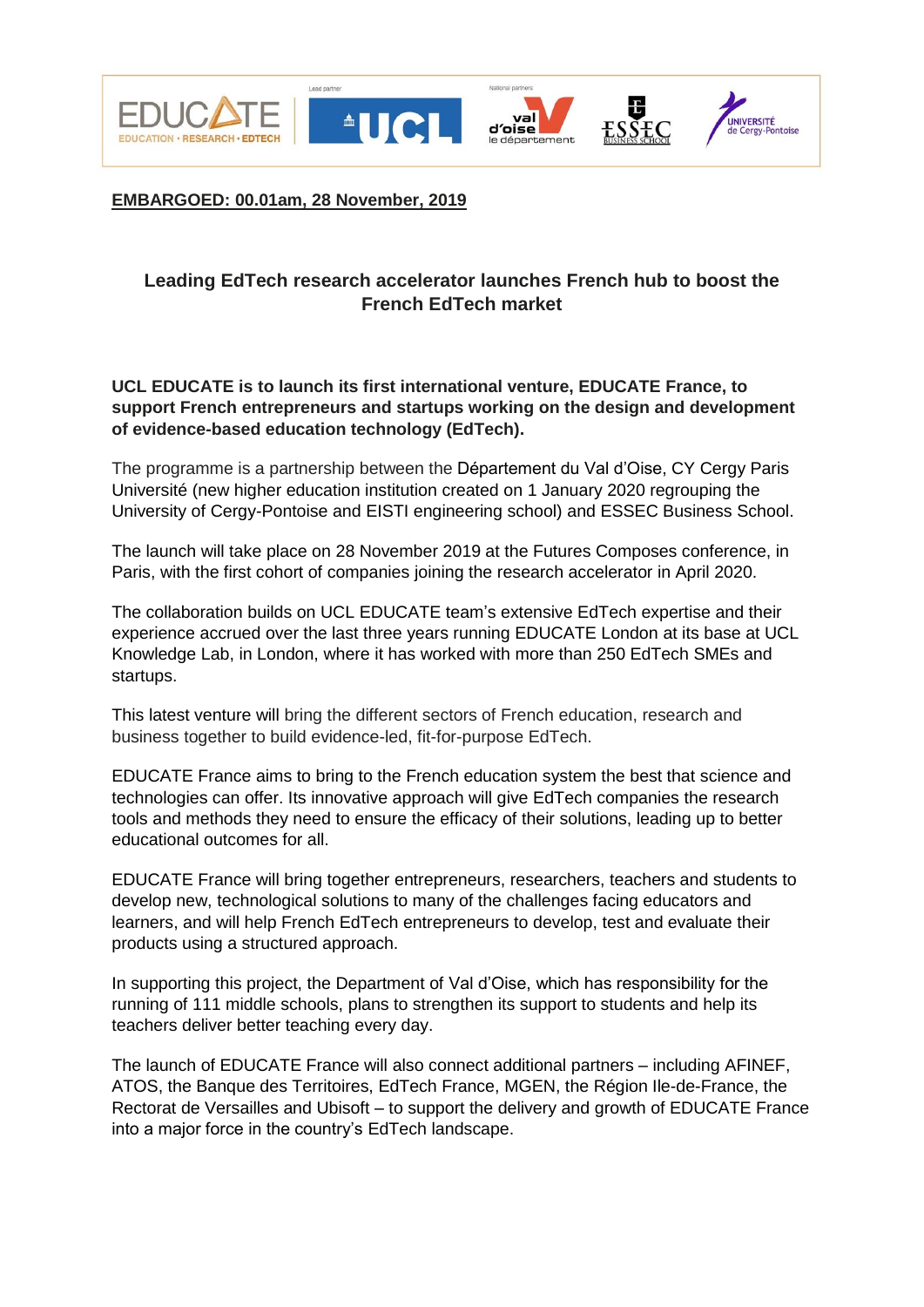**Professor Rose Luckin, the founding director of UCL EDUCATE**, and professor of learner-centred design at UCL Institute of Education, said the launch of EDUCATE France was an important development in the organisation's expansion beyond the UK.

"EdTech is a burgeoning industry in France, with growing investment in the sector and home to some of the most interesting innovation currently taking place in Europe," Professor Luckin said. "It feels appropriate and sensible, therefore, that we should engage in this collaboration so we can share our expertise, knowledge and experiences on a pan-European basis.

"EDUCATE France is the first of what we hope will be many similar ventures with partners overseas, and we look forward to working closely with our French colleagues and associates to take EdTech design and development forward – for the benefit of learners everywhere."

**Marie-Christine Cavecchi, President of the Val d'Oise County Council,** is proud of hosting this venture: "The Val d'Oise County, which is located to the north-west of Paris and has a population of more than 1.2 million people, has one of the youngest populations in the country, with 63,000 students in 111 public middle schools (for pupils aged 10-14 years old). In this context, EDUCATE France will enable us to bring together teachers, researchers and companies around our common goal: the educational success of all students.

"Through innovation, and in partnership with the French Ministry of Education, Val d'Oise County Council aims to position itself as a pioneering laboratory for EdTech in France."

**François Germinet, president of CY Cergy Paris Université,** said: "The launch of this initiative with the Val d'Oise County Council and ESSEC is a great opportunity for CY Cergy Paris Université to enhance our relationships with EdTech companies and provide them with outstanding support through our training courses and research laboratories.

"Together with both EdTech and local stakeholders, we will co-create the tools and services of tomorrow aimed at the different levels of education, and thus improve the success of all learners."

**Vincenzo Esposito Vinzi, dean and president at ESSEC Business School,** said: "True to its pioneering spirit, ESSEC is now partnering with EDUCATE, an innovative and trailblazing programme that has just launched in France.

"This mentoring programme will benefit the Val d'Oise region and foster an ecosystem that will facilitate the development of increasingly advanced technology," he added. "The needs and complexity of primary and secondary education, higher education, and training, are constantly increasing with the transformation of learning methods.

"ESSEC's expertise in supporting startups, together with the energy and dynamism of the EdTech sector and the high quality of the local academic partners, are very promising for this initiative."

**For more information and interview requests with Professor Rose Luckin, Marie-Christine Cavecchi, François Germinet or Vincenzo Esposito Vinzi, please contact:**

- **Ceri Sunu [c.sunu-tawiah@ucl.ac.uk](mailto:c.sunu-tawiah@ucl.ac.uk) and Cleo Fatoorehchi [c.fatoorehchi@ucl.ac.uk](mailto:c.fatoorehchi@ucl.ac.uk) at UCL EDUCATE**
- **Guillaume Tessier [guillaume.tessier@valdoise.fr](mailto:guillaume.tessier@valdoise.fr) at Val d'Oise County Council**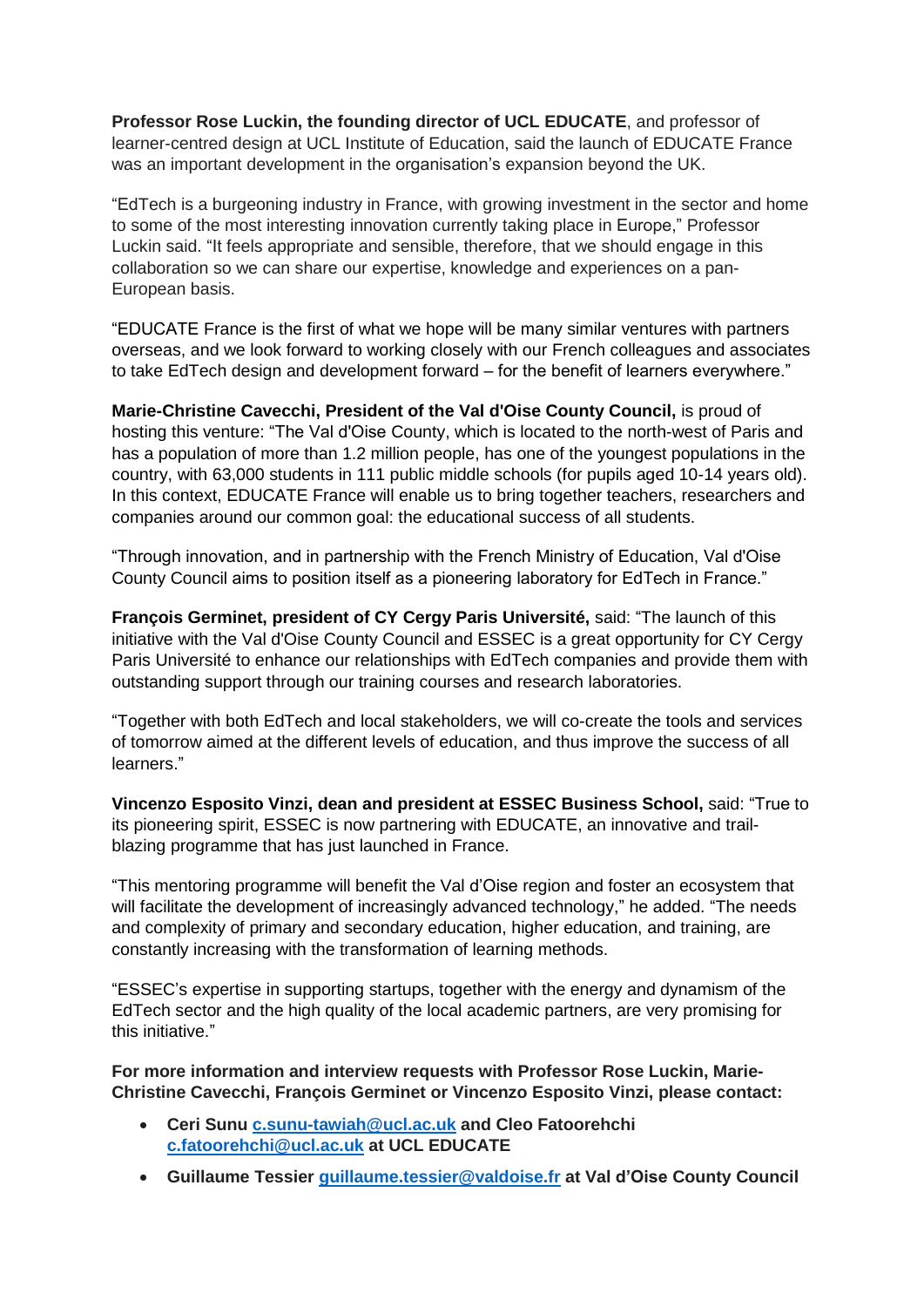- **Alison Bocard [alison.bocard@u-cergy.fr](mailto:alison.bocard@u-cergy.fr) at CY Cergy Paris Université**
- **Vitaline Gomes [gomes@essec.edu](mailto:gomes@essec.edu) at ESSEC Business School**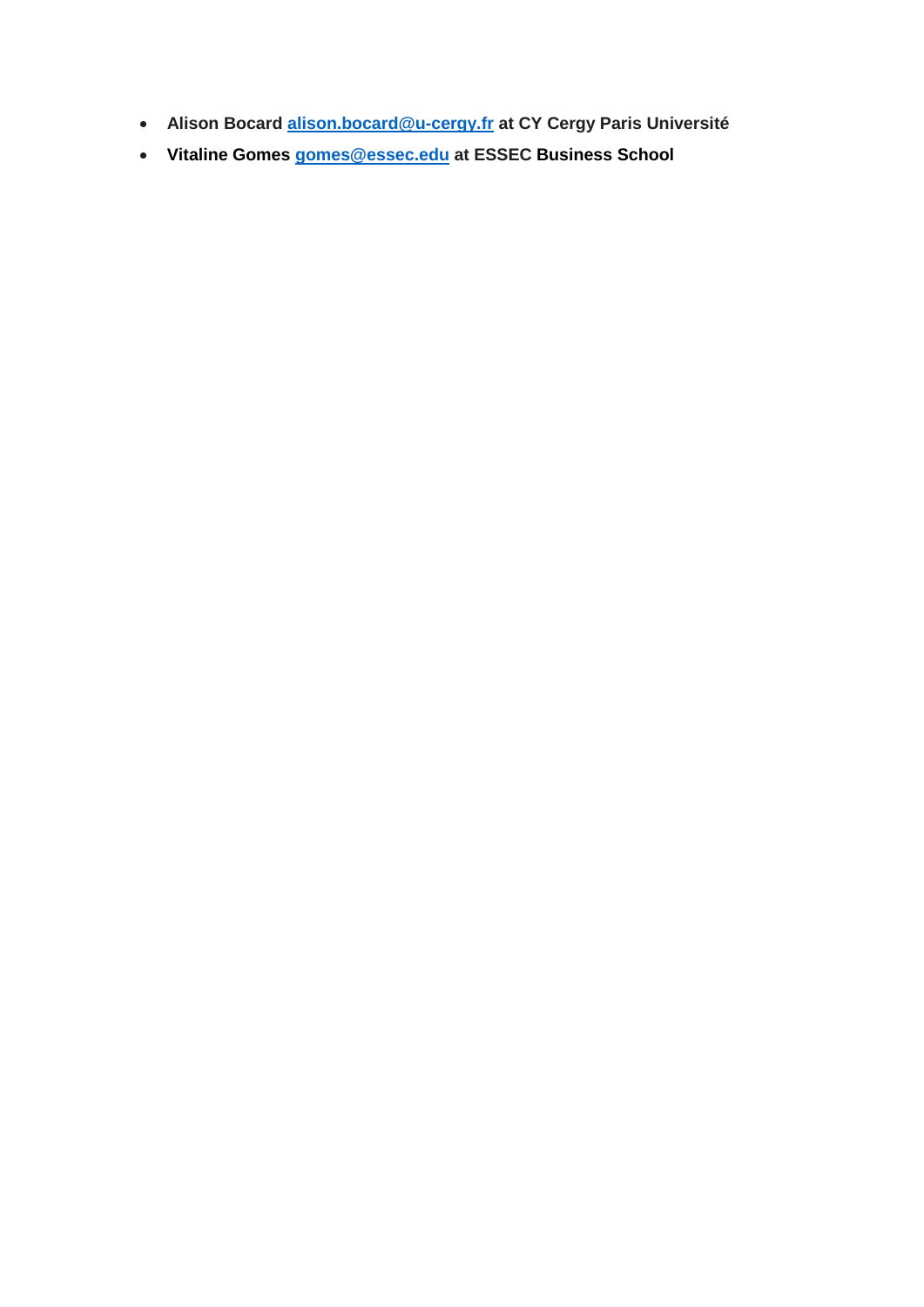









## **SOUS EMBARGO JUSQU'AU 28/11/2019 :**

**Le Département du Val d'Oise, CY Cergy Paris Université et l'ESSEC lancent un accélérateur scientifique pour les acteurs de la EdTech en partenariat avec l'université londonienne UCL.**

**Intitulée EDUCATE France, cet accélérateur est le premier déploiement international de UCL EDUCATE, et vise à soutenir les entrepreneurs et start-ups français travaillant sur la conception et le développement de technologies éducatives basées sur des données probantes.**

Le programme est un partenariat entre le Département du Val d'Oise, CY Cergy Paris Université (nouvel établissement créé au 1er janvier 2020 regroupant l'Université de Cergy-Pontoise et l'école d'ingénieur EISTI) et l'ESSEC Business School.

Le lancement aura lieu le 28 novembre 2019 lors de la conférence Futures Composes spécial EdTech, à Bezons dans les locaux d'ATOS, et la première cohorte d'entreprises rejoindra l'accélérateur scientifique en avril 2020.

Cette collaboration s'appuie sur l'expérience et l'expertise acquises par UCL EDUCATE au cours des deux dernières années à Londres, où elle a travaillé avec plus de 250 PME et start-ups de la EdTech.

Cette nouvelle initiative réunira les différents secteurs de l'éducation, de la recherche et de l'économie française afin de construire des solutions EdTech fondées sur des données probantes (*evidence-based)* et adaptées aux besoins des utilisateurs.

EDUCATE France vise à apporter au système éducatif français le meilleur de la science et des technologies. Son approche novatrice donnera aux entreprises de la EdTech les outils et les méthodes de le science (approche qualitative et quantitative, élimination des biais, établissement des causalités…) dont elles ont besoin pour assurer de l'impact positif de leurs solutions sur la réussite éducative des élèves.

EDUCATE France rassemblera des entrepreneurs, des chercheurs, des enseignants et des étudiants pour développer de nouvelles solutions technologiques répondant à de nombreux défis auxquels sont confrontés les éducateurs et les apprenants, et aidera les entrepreneurs français de la EdTech à développer, tester, évaluer et expliquer leurs solutions selon une approche structurée.

En soutenant ce projet, le Département du Val d'Oise, qui a la responsabilité du fonctionnement des 111 collèges publics de son territoire, entend renforcer son soutien aux élèves, aux enseignants et à l'ensemble de la communauté éducative.

EDUCATE France associe également d'autres partenaires – dont l'AFINEF, ATOS, la Banque des Territoires, EdTech France, la MGEN, la Région Ile-de-France, le Rectorat de Versailles ou encore Ubisoft – pour soutenir le développement d'EDUCATE France et en faire un acteur majeur dans le paysage français de la EdTech.